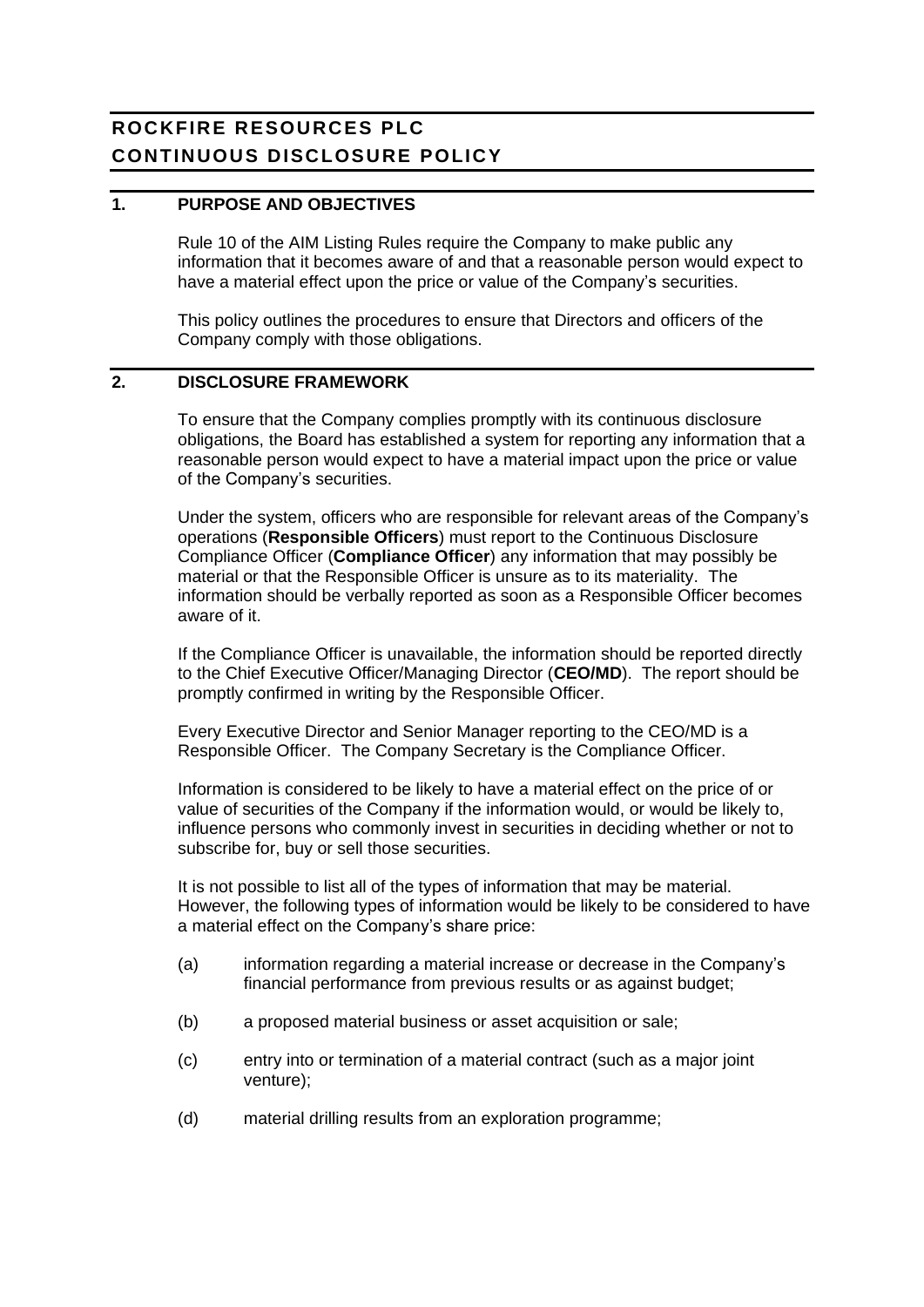- (e) proposed material legal proceedings to be initiated by or against the Company and the settlement of material legal proceedings initiated by or against the Company;
- (f) regulatory action or investigations undertaken by a government authority such as AIM Regulators;
- (g) a proposal to undertake a new issue of securities or a change in financing arrangements; and
- (h) key changes in the Board or management of the Company.

In determining whether particular information should be reported, the Responsible Officer should err on the conservative side and report any matter that might be considered material so that an appropriate assessment can be made.

Once the Responsible Officer has reported information, its materiality will be assessed by the Compliance Officer and the CEO/MD in accordance with this policy. If, at any time, a Responsible Officer has a query regarding the Company's continuous disclosure obligations, they should contact the Compliance Officer or failing him/her, the CEO/MD.

The Company is also required to disclose information if asked to do so by the AIM, to correct or prevent a false market.

# **3. EXCEPTIONS TO DISCLOSURE OBLIGATIONS**

Disclosure is not required where:

- (a) a reasonable person would not expect the information to be disclosed e.g., if the disclosure would cause undue prejudice to the Company; and
- (b) the information is confidential; and
- (c) one or more of the following applies:
	- (i) it would be a breach of a law to disclose the information;
	- (ii) the information concerns an incomplete proposal or negotiation;
	- (iii) the information comprises matters of supposition or is insufficiently definite to warrant disclosure;
	- (iv) the information is generated for the internal management purposes of the Company;
	- (v) the information is a trade secret.

If any of the above three requirements are, at any time, not met then the Company must immediately release the information to AIM.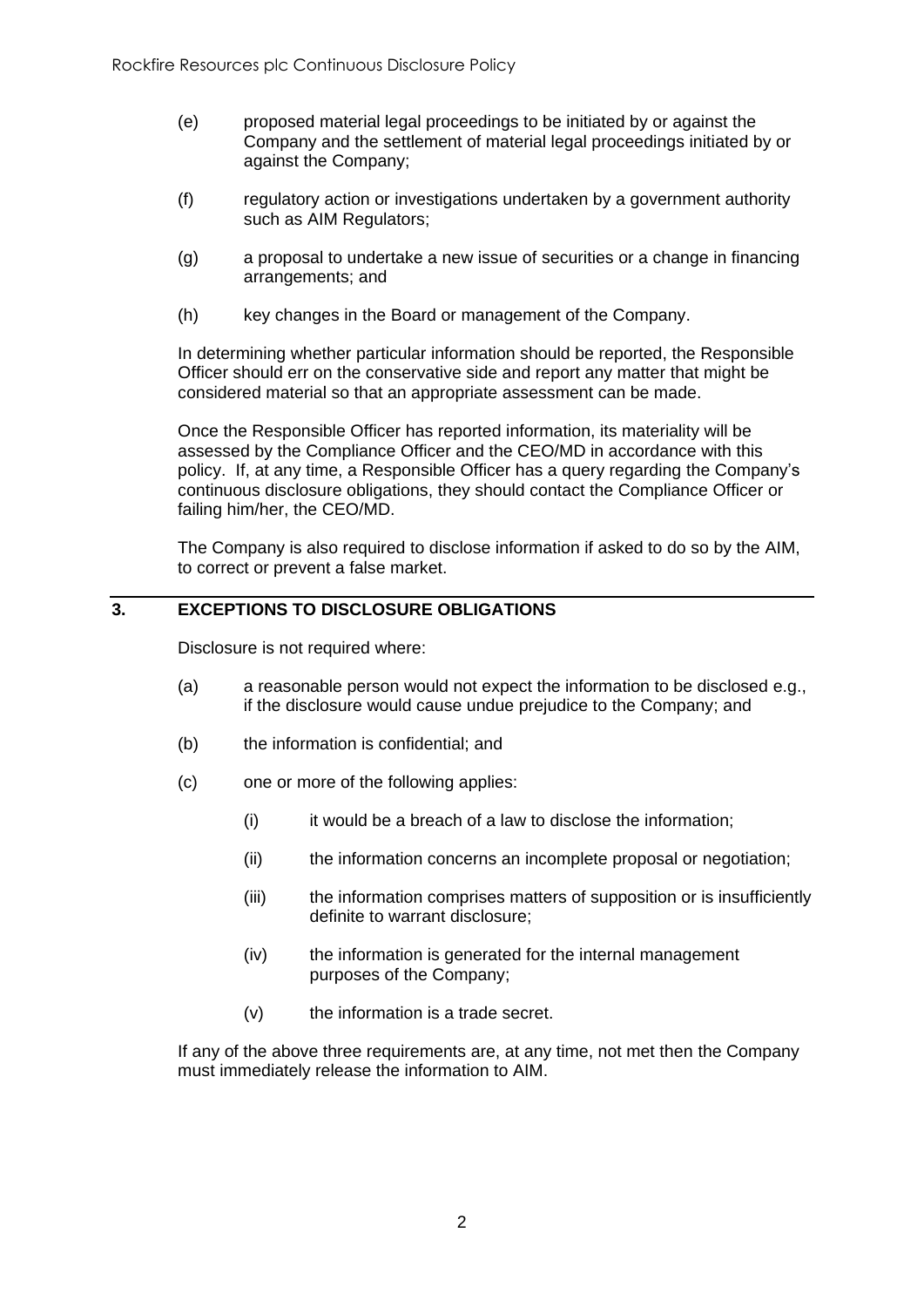#### **4. PROCEDURES AND IMPLEMENTATION**

Each Responsible Officer will be informed of the continuous disclosure obligations imposed on the Company, given a copy of this policy, and requested to notify the Compliance Officer or, in their absence, the CEO/MD of any information that may have a material effect upon the price or value of the Company's securities.

On receipt of information from a Responsible Officer, the Compliance Officer must promptly submit it to the CEO/MD. The Compliance Officer and the CEO/MD will then assess whether the information is material.

Following consideration of the issue, if it is determined that the information should be disclosed to the AIM, an appropriate release to the AIM will be prepared for the CEO/MD's approval. Once settled, the release must immediately be released to the AIM.

The CEO/MD is to consult with the Chairman of the Board and the other Directors concerning the relevant information or release, as appropriate. In such instances, he/she must ensure wherever possible that adequate time is allowed for Directors to thoroughly consider the matter and for their comments to be properly addressed in the release.

The Compliance Officer is to maintain a record of all matters received by him/her and assessed in accordance with paragraph 2, above.

The Compliance Officer is responsible for keeping all Responsible Officers aware of this policy and ensuring compliance with it.

# **5. AUTHORISED SPOKESPERSONS**

The Company's authorised spokespersons are the Chairman, the Chief Executive Officer and the Company Secretary/Chief Financial Officer. In appropriate circumstances, the Chairman may from time to time authorise other spokespersons on particular issues and those within their area of expertise.

No employees or consultants are permitted to comment publicly on matters confidential to the Company. Any information which is not public must be treated by employees and consultants as confidential until publicly released.

## **6. MARKET SPECULATION AND RUMOURS**

The Company has a "no comment" policy on market speculation and rumours, which must be observed by all employees and consultants, however the Company must comply with any request by AIM to comment on a market report or rumour.